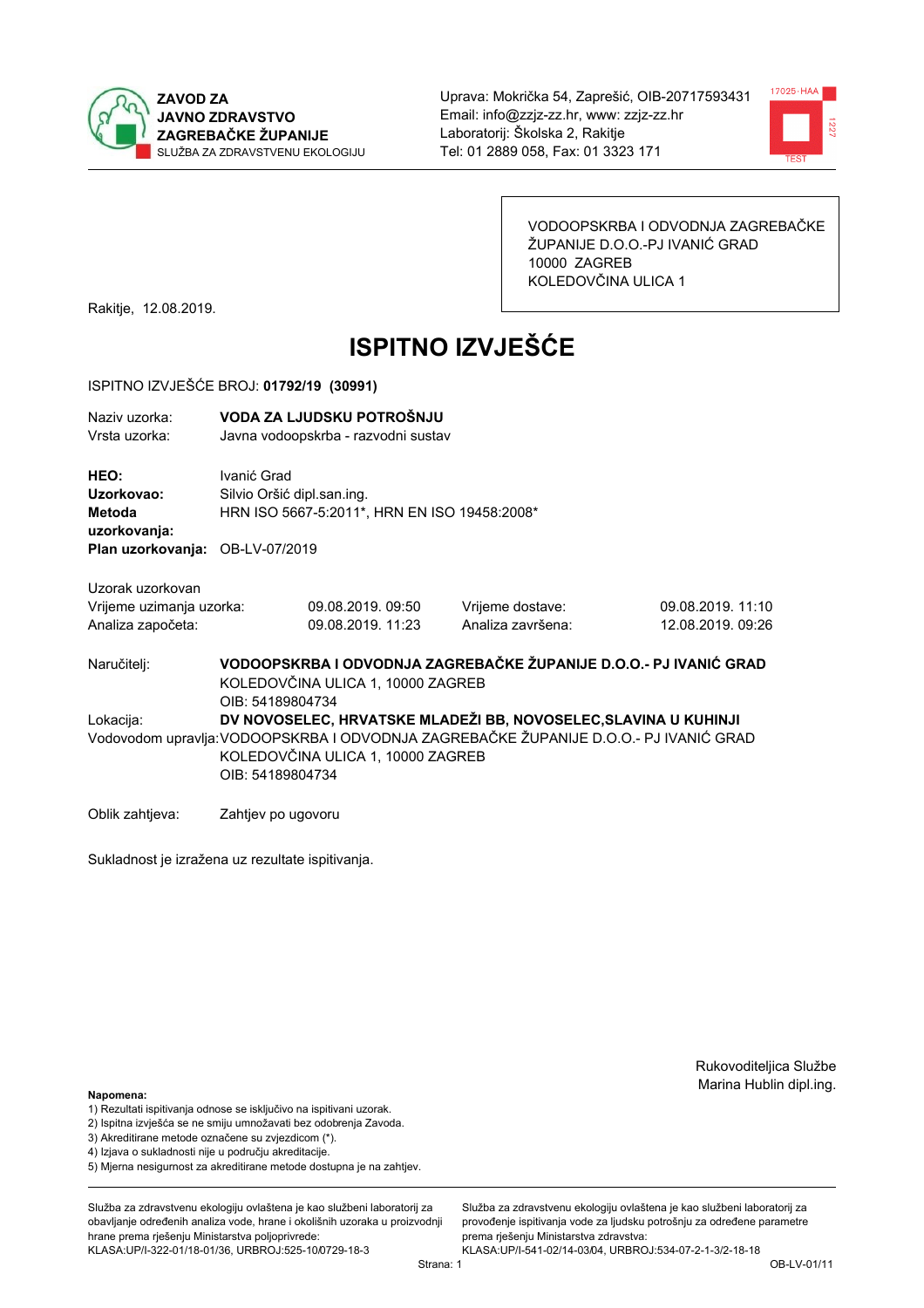## **REZULTATI ISPITIVANJA:**

Ispitno izviešće rezultat je elektroničke obrade podataka te je punovažeće bez žiga i potpisa

| Pokazatelj                | <b>Metoda</b>                           | <b>MJ</b>                   | <b>Rezultatt</b> | MDK**         | <b>Sukladno</b> |
|---------------------------|-----------------------------------------|-----------------------------|------------------|---------------|-----------------|
| Temperatura               | Standard Methods 21st Ed.<br>2005.2550B | $^{\circ}$ C                | 23,3             | 25            | DA              |
| Slobodni rezidualni klor  | HRN EN ISO 7393-2:2018                  | $mg/L$ Cl <sub>2</sub>      | < 0,04           | 0,5           | DA              |
| Boja                      | HRN EN ISO 7887:2012                    | mg/L Pt/Co skale            | < 5              | 20            | DA              |
| Mutnoća                   | HRN EN ISO 7027-1:2016*                 | NTU jedinica                | 0,36             | 4             | DA              |
| <b>Miris</b>              | HRN EN 1622:2008                        |                             | bez              | bez           | DA              |
| <b>Okus</b>               | HRN EN 1622:2008                        |                             | bez              | bez           | DA              |
| pH                        | HRN EN ISO 10523:2012*                  | pH jedinica                 | 7,5              | $6, 5 - 9, 5$ | DA              |
| Temp.pri određivanju pH   |                                         | $\overline{C}$              | 15,8             |               |                 |
| Elektrovodljivost         | HRN EN 27888:2008*                      | µScm <sup>-1</sup> pri 20°C | 434              | 2.500         | DA              |
| Utrošak KMnO <sub>4</sub> | HRN EN ISO 8467:2001                    | $mg/L$ O <sub>2</sub>       | 1,3              | 5             | DA              |
| Kloridi                   | HRN EN ISO 10304-1:2009*                | mg/L CI                     | 12               | 250           | DA              |
| Nitriti                   | HRN EN ISO 10304-1:2009*                | mg/L $(NO2)$                | < 0.050          | 0,5           | DA              |
| Nitrati                   | HRN EN ISO 10304-1:2009*                | mg/L $(NO_2)$               | 5,5              | 50            | DA              |
| Amonij                    | HRN ISO 7150-1:1998*                    | mg/L (NH                    | < 0,05           | 0,5           | DA              |

trezultat izražen kao manje od (<) odnosi se na granicu kvantifikacije

\*\*maksimalno dozvoljena koncentracija

#### Izjava o sukladnosti

Prema ispitanim parametrima uzorak vode JE SUKLADAN zahtievima članka 5. Zakona o vodi za ljudsku potrošnju (NN 56/2013, 64/2015, 104/2017, 115/2018) i priloga I Pravilnika o parametrima sukladnosti, metodama analize, monitoringu i planovima sigurnosti vode za ljudsku potrošnju te načinu vođenja registra pravnih osoba koje obavljaju djelatnost javne vodoopskrbe (NN 125/2017).

> Voditeljica Odsjeka Nikolina Ciban dipl.ing.

## Odsjek za mikrobiološka ispitivanja voda

### **REZULTATI ISPITIVANJA:**

Ispitno izvješće rezultat je elektroničke obrade podataka te je punovažeće bez žiga i potpisa

| Pokazatelj             | <b>Metoda</b>           | <b>MJ</b>   | <b>Rezultat</b> | <b>MDK**</b> | <b>Sukladno</b> |
|------------------------|-------------------------|-------------|-----------------|--------------|-----------------|
| Ukupni kolifomi        | HRN EN ISO 9308-1:2014* | broj/100 mL |                 | 0            | DA              |
| Escherichia coli       | HRN EN ISO 9308-1:2014* | broj/100 mL | < 1             | 0            | DA              |
| Enterokoki             | HRN EN ISO 7899-2:2000* | broj/100 mL | < '             | 0            | DA              |
| Pseudomonas aeruginosa | HRN EN ISO 16266:2008*  | broj/100 mL | < 1             | 0            | DA              |
| Aerobne bakt -36 C/48h | HRN EN ISO 6222:2000*   | broj/1 mL   | < '             | 100          | DA              |
| Aerobne bakt -22°C/72h | HRN EN ISO 6222:2000*   | broj/1 mL   | < 1             | 100          | DA              |

\*\*maksimalno dozvoljena koncentracija

#### Izjava o sukladnosti

Prema ispitanim parametrima uzorak vode JE SUKLADAN zahtjevima članka 5. Zakona o vodi za ljudsku potrošnju (NN 56/2013, 64/2015, 104/2017, 115/2018) i priloga I Pravilnika o parametrima sukladnosti, metodama analize, monitoringu i planovima sigurnosti vode za ljudsku potrošnju te načinu vođenja registra pravnih osoba koje obavljaju djelatnost javne vodoopskrbe (NN 125/2017).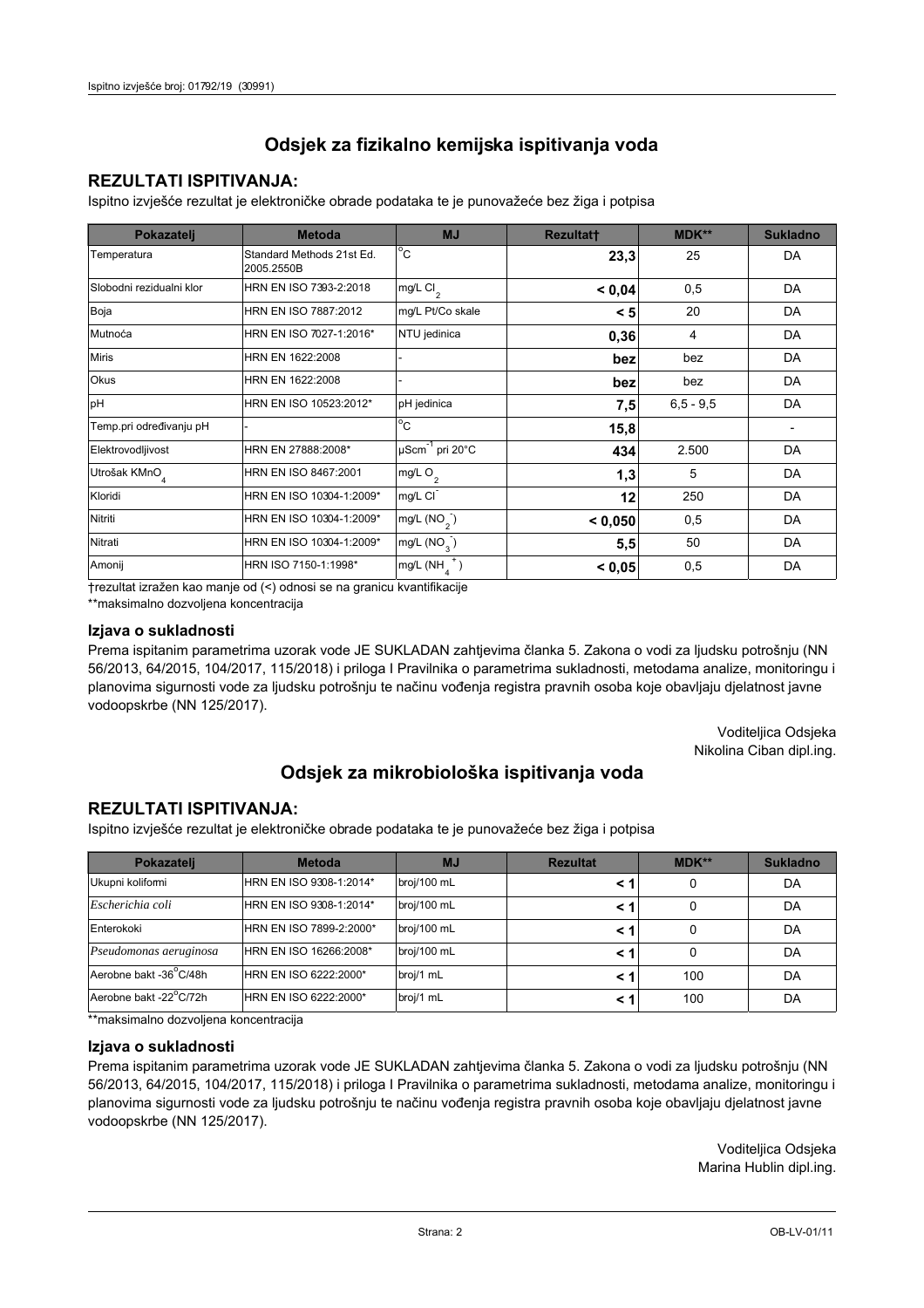



VODOOPSKRBA I ODVODNJA ZAGREBAČKE ŽUPANIJE D.O.O.-PJ IVANIĆ GRAD 10000 ZAGREB KOLEDOVČINA ULICA 1

Rakitje, 12.08.2019.

# **ISPITNO IZVJEŠĆE**

#### ISPITNO IZVJEŠĆE BROJ: 01791/19 (30990)

| Naziv uzorka:<br>Vrsta uzorka:                                    |                                                                                                                                                                                                                        | VODA ZA LJUDSKU POTROŠNJU<br>Javna vodoopskrba - razvodni sustav                            |                                                                   |                                        |  |  |
|-------------------------------------------------------------------|------------------------------------------------------------------------------------------------------------------------------------------------------------------------------------------------------------------------|---------------------------------------------------------------------------------------------|-------------------------------------------------------------------|----------------------------------------|--|--|
| HEO:<br>Uzorkovao:<br>Metoda<br>uzorkovanja:<br>Plan uzorkovanja: | Ivanić Grad                                                                                                                                                                                                            | Silvio Oršić dipl.san.ing.<br>HRN ISO 5667-5:2011*, HRN EN ISO 19458:2008*<br>OB-LV-07/2019 |                                                                   |                                        |  |  |
| Uzorak uzorkovan<br>Vrijeme uzimanja uzorka:<br>Analiza započeta: |                                                                                                                                                                                                                        | 09.08.2019. 09:25<br>09.08.2019. 11:17                                                      | Vrijeme dostave:<br>Analiza završena:                             | 09.08.2019. 11:10<br>12.08.2019. 09:25 |  |  |
| Naručitelj:                                                       | OIB: 54189804734                                                                                                                                                                                                       | KOLEDOVČINA ULICA 1, 10000 ZAGREB                                                           | VODOOPSKRBA I ODVODNJA ZAGREBAČKE ŽUPANIJE D.O.O.- PJ IVANIĆ GRAD |                                        |  |  |
| Lokacija:                                                         | OŠ JOSIPA BADALIĆA, ZAGREBAČKA 11, IVANIČKO GRABERJE, SLAVINA U WC-U<br>Vodovodom upravlja: VODOOPSKRBA I ODVODNJA ZAGREBAČKE ŽUPANIJE D.O.O.- PJ IVANIĆ GRAD<br>KOLEDOVČINA ULICA 1, 10000 ZAGREB<br>OIB: 54189804734 |                                                                                             |                                                                   |                                        |  |  |
| Oblik zahtjeva:                                                   | Zahtjev po ugovoru                                                                                                                                                                                                     |                                                                                             |                                                                   |                                        |  |  |

Sukladnost je izražena uz rezultate ispitivanja.

Rukovoditeljica Službe Marina Hublin dipl.ing.

#### Napomena:

- 1) Rezultati ispitivanja odnose se isključivo na ispitivani uzorak.
- 2) Ispitna izvješća se ne smiju umnožavati bez odobrenja Zavoda.
- 3) Akreditirane metode označene su zvjezdicom (\*).
- 4) Iziava o sukladnosti nije u područiu akreditacije.
- 5) Mjerna nesigurnost za akreditirane metode dostupna je na zahtjev.

Služba za zdravstvenu ekologiju ovlaštena je kao službeni laboratorij za obavljanje određenih analiza vode, hrane i okolišnih uzoraka u proizvodniji hrane prema rješenju Ministarstva poljoprivrede: KLASA:UP/I-322-01/18-01/36, URBROJ:525-10/0729-18-3

Strana: 1

Služba za zdravstvenu ekologiju ovlaštena je kao službeni laboratorij za provođenie ispitivania vode za liudsku potrošniu za određene parametre prema rješenju Ministarstva zdravstva:

KLASA:UP/I-541-02/14-03/04, URBROJ:534-07-2-1-3/2-18-18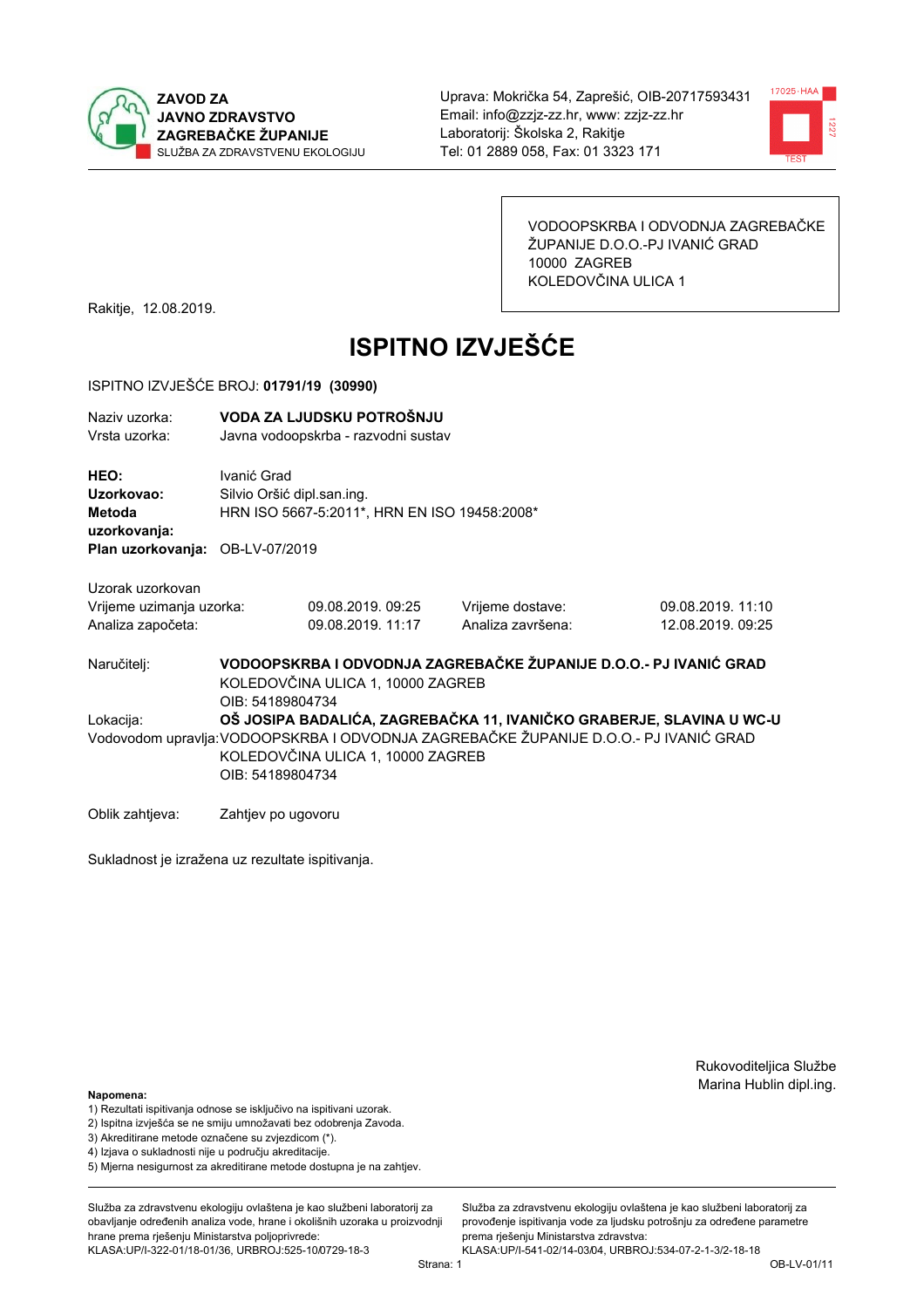## **REZULTATI ISPITIVANJA:**

Ispitno izviešće rezultat je elektroničke obrade podataka te je punovažeće bez žiga i potpisa

| Pokazatelj                | <b>Metoda</b>                           | <b>MJ</b>               | <b>Rezultatt</b> | MDK**         | <b>Sukladno</b> |
|---------------------------|-----------------------------------------|-------------------------|------------------|---------------|-----------------|
| Temperatura               | Standard Methods 21st Ed.<br>2005.2550B | $^{\circ}$ C            | 20,5             | 25            | DA              |
| Slobodni rezidualni klor  | HRN EN ISO 7393-2:2018                  | $mg/L$ Cl <sub>2</sub>  | 0,05             | 0,5           | DA              |
| Boja                      | HRN EN ISO 7887:2012                    | mg/L Pt/Co skale        | < 5              | 20            | DA              |
| Mutnoća                   | HRN EN ISO 7027-1:2016*                 | NTU jedinica            | 0,09             | 4             | DA              |
| <b>Miris</b>              | HRN EN 1622:2008                        |                         | bez              | bez           | DA              |
| Okus                      | HRN EN 1622:2008                        |                         | bez              | bez           | DA              |
| pH                        | HRN EN ISO 10523:2012*                  | pH jedinica             | 7,5              | $6, 5 - 9, 5$ | DA              |
| Temp.pri određivanju pH   |                                         | $^{\circ}$ C            | 15,0             |               |                 |
| Elektrovodljivost         | HRN EN 27888:2008*                      | µScm-1 pri 20°C         | 423              | 2.500         | DA              |
| Utrošak KMnO <sub>4</sub> | HRN EN ISO 8467:2001                    | mg/L O <sub>2</sub>     | 1,0              | 5             | DA              |
| Kloridi                   | HRN EN ISO 10304-1:2009*                | mg/L CI                 | 11               | 250           | DA              |
| Nitriti                   | HRN EN ISO 10304-1:2009*                | mg/L $(NO2)$            | < 0.050          | 0,5           | DA              |
| Nitrati                   | HRN EN ISO 10304-1:2009*                | mg/L (NO <sub>3</sub> ) | 5,5              | 50            | DA              |
| Amonij                    | HRN ISO 7150-1:1998*                    | mg/L (NH                | < 0.05           | 0,5           | DA              |

trezultat izražen kao manje od (<) odnosi se na granicu kvantifikacije

\*\*maksimalno dozvoljena koncentracija

#### Izjava o sukladnosti

Prema ispitanim parametrima uzorak vode JE SUKLADAN zahtievima članka 5. Zakona o vodi za ljudsku potrošnju (NN 56/2013, 64/2015, 104/2017, 115/2018) i priloga I Pravilnika o parametrima sukladnosti, metodama analize, monitoringu i planovima sigurnosti vode za ljudsku potrošnju te načinu vođenja registra pravnih osoba koje obavljaju djelatnost javne vodoopskrbe (NN 125/2017).

> Voditeljica Odsjeka Nikolina Ciban dipl.ing.

## Odsjek za mikrobiološka ispitivanja voda

### **REZULTATI ISPITIVANJA:**

Ispitno izvješće rezultat je elektroničke obrade podataka te je punovažeće bez žiga i potpisa

| Pokazatelj             | <b>Metoda</b>           | <b>MJ</b>   | <b>Rezultat</b> | <b>MDK**</b> | <b>Sukladno</b> |
|------------------------|-------------------------|-------------|-----------------|--------------|-----------------|
| Ukupni kolifomi        | HRN EN ISO 9308-1:2014* | broj/100 mL |                 | 0            | DA              |
| Escherichia coli       | HRN EN ISO 9308-1:2014* | broj/100 mL | < 1             | 0            | DA              |
| Enterokoki             | HRN EN ISO 7899-2:2000* | broj/100 mL | < '             | 0            | DA              |
| Pseudomonas aeruginosa | HRN EN ISO 16266:2008*  | broj/100 mL | < 1             | 0            | DA              |
| Aerobne bakt -36 C/48h | HRN EN ISO 6222:2000*   | broj/1 mL   | < '             | 100          | DA              |
| Aerobne bakt -22°C/72h | HRN EN ISO 6222:2000*   | broj/1 mL   | < 1             | 100          | DA              |

\*\*maksimalno dozvoljena koncentracija

#### Izjava o sukladnosti

Prema ispitanim parametrima uzorak vode JE SUKLADAN zahtjevima članka 5. Zakona o vodi za ljudsku potrošnju (NN 56/2013, 64/2015, 104/2017, 115/2018) i priloga I Pravilnika o parametrima sukladnosti, metodama analize, monitoringu i planovima sigurnosti vode za ljudsku potrošnju te načinu vođenja registra pravnih osoba koje obavljaju djelatnost javne vodoopskrbe (NN 125/2017).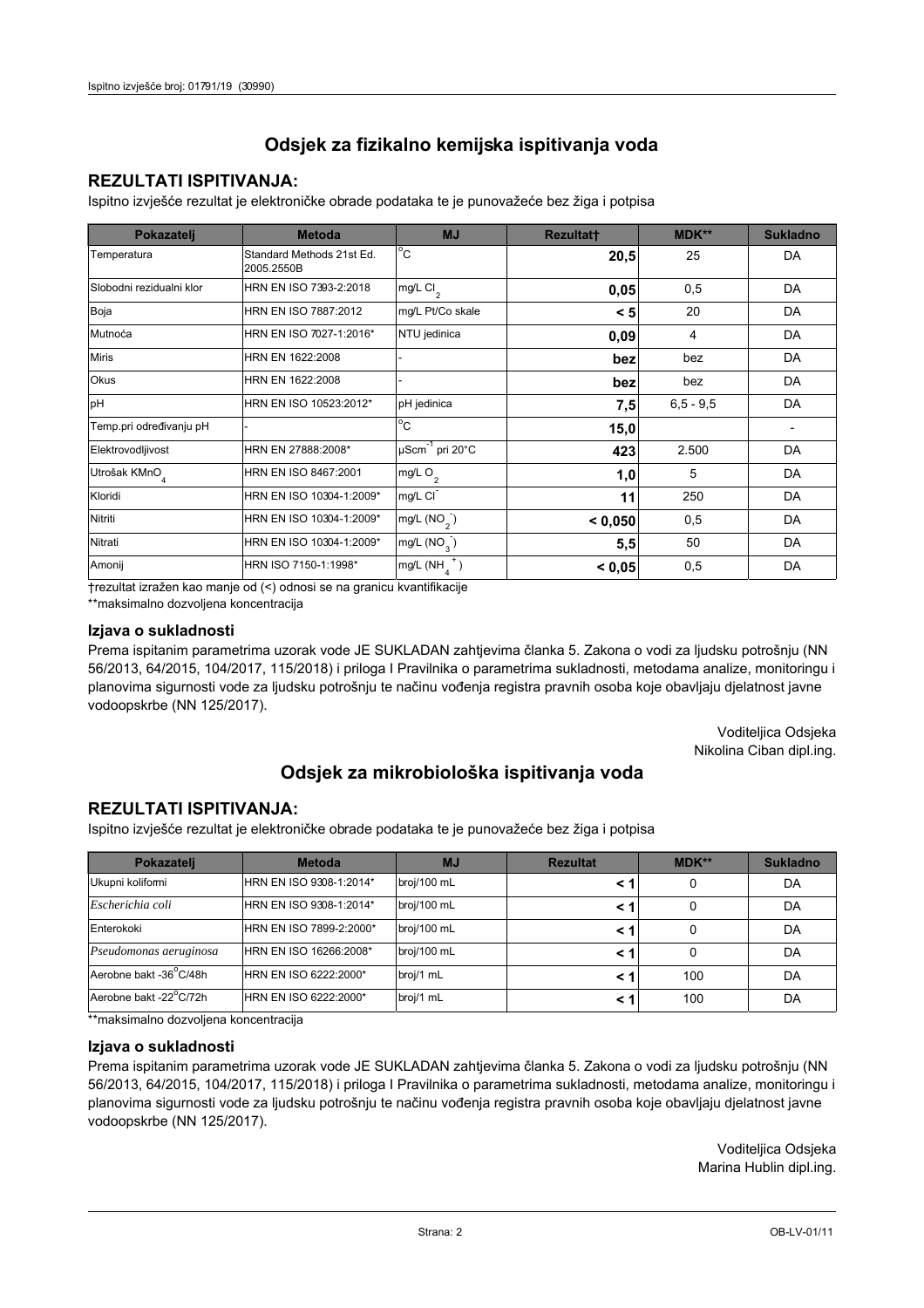



VODOOPSKRBA I ODVODNJA ZAGREBAČKE ŽUPANIJE D.O.O.-PJ IVANIĆ GRAD 10000 ZAGREB KOLEDOVČINA ULICA 1

Rakitje, 12.08.2019.

# **ISPITNO IZVJEŠĆE**

#### ISPITNO IZVJEŠĆE BROJ: 01790/19 (30989)

| Naziv uzorka:<br>Vrsta uzorka:                                    |                                                                                                                                                | VODA ZA LJUDSKU POTROŠNJU<br>Javna vodoopskrba - spremnik                  |  |                                       |  |                                                                       |
|-------------------------------------------------------------------|------------------------------------------------------------------------------------------------------------------------------------------------|----------------------------------------------------------------------------|--|---------------------------------------|--|-----------------------------------------------------------------------|
| HEO:<br>Uzorkovao:<br>Metoda<br>uzorkovanja:                      | Ivanić Grad                                                                                                                                    | Silvio Oršić dipl.san.ing.<br>HRN ISO 5667-5:2011*, HRN EN ISO 19458:2008* |  |                                       |  |                                                                       |
| Plan uzorkovanja: OB-LV-07/2019                                   |                                                                                                                                                |                                                                            |  |                                       |  |                                                                       |
| Uzorak uzorkovan<br>Vrijeme uzimanja uzorka:<br>Analiza započeta: |                                                                                                                                                | 09.08.2019.09:10<br>09.08.2019. 11:16                                      |  | Vrijeme dostave:<br>Analiza završena: |  | 09.08.2019.11:10<br>12.08.2019. 09:21                                 |
| Naručitelj:                                                       | KOLEDOVČINA ULICA 1, 10000 ZAGREB<br>OIB: 54189804734                                                                                          |                                                                            |  |                                       |  | VODOOPSKRBA I ODVODNJA ZAGREBAČKE ŽUPANIJE D.O.O.- PJ IVANIĆ GRAD     |
| Lokacija:                                                         | <b>POSTROJENJU</b>                                                                                                                             |                                                                            |  |                                       |  | VODOVODNI ODVOJAK, REZERVOAR VODE SOBOČANI, KLOŠTAR IVANIĆ, SLAVINA U |
|                                                                   | Vodovodom upravlja: VODOOPSKRBA I ODVODNJA ZAGREBAČKE ŽUPANIJE D.O.O.- PJ IVANIĆ GRAD<br>KOLEDOVČINA ULICA 1, 10000 ZAGREB<br>OIB: 54189804734 |                                                                            |  |                                       |  |                                                                       |
| Oblik zahtjeva:                                                   | Zahtjev po ugovoru                                                                                                                             |                                                                            |  |                                       |  |                                                                       |

Sukladnost je izražena uz rezultate ispitivanja.

Rukovoditeljica Službe Marina Hublin dipl.ing.

#### Napomena:

- 1) Rezultati ispitivanja odnose se isključivo na ispitivani uzorak.
- 2) Ispitna izvješća se ne smiju umnožavati bez odobrenja Zavoda.
- 3) Akreditirane metode označene su zvjezdicom (\*).
- 4) Iziava o sukladnosti nije u području akreditacije.
- 5) Mjerna nesigurnost za akreditirane metode dostupna je na zahtjev.

Služba za zdravstvenu ekologiju ovlaštena je kao službeni laboratorij za obavlianie određenih analiza vode, hrane i okolišnih uzoraka u proizvodniji hrane prema rješenju Ministarstva poljoprivrede: KLASA:UP/I-322-01/18-01/36, URBROJ:525-10/0729-18-3

Strana: 1

Služba za zdravstvenu ekologiju ovlaštena je kao službeni laboratorij za provođenie ispitivania vode za liudsku potrošniu za određene parametre prema rješenju Ministarstva zdravstva: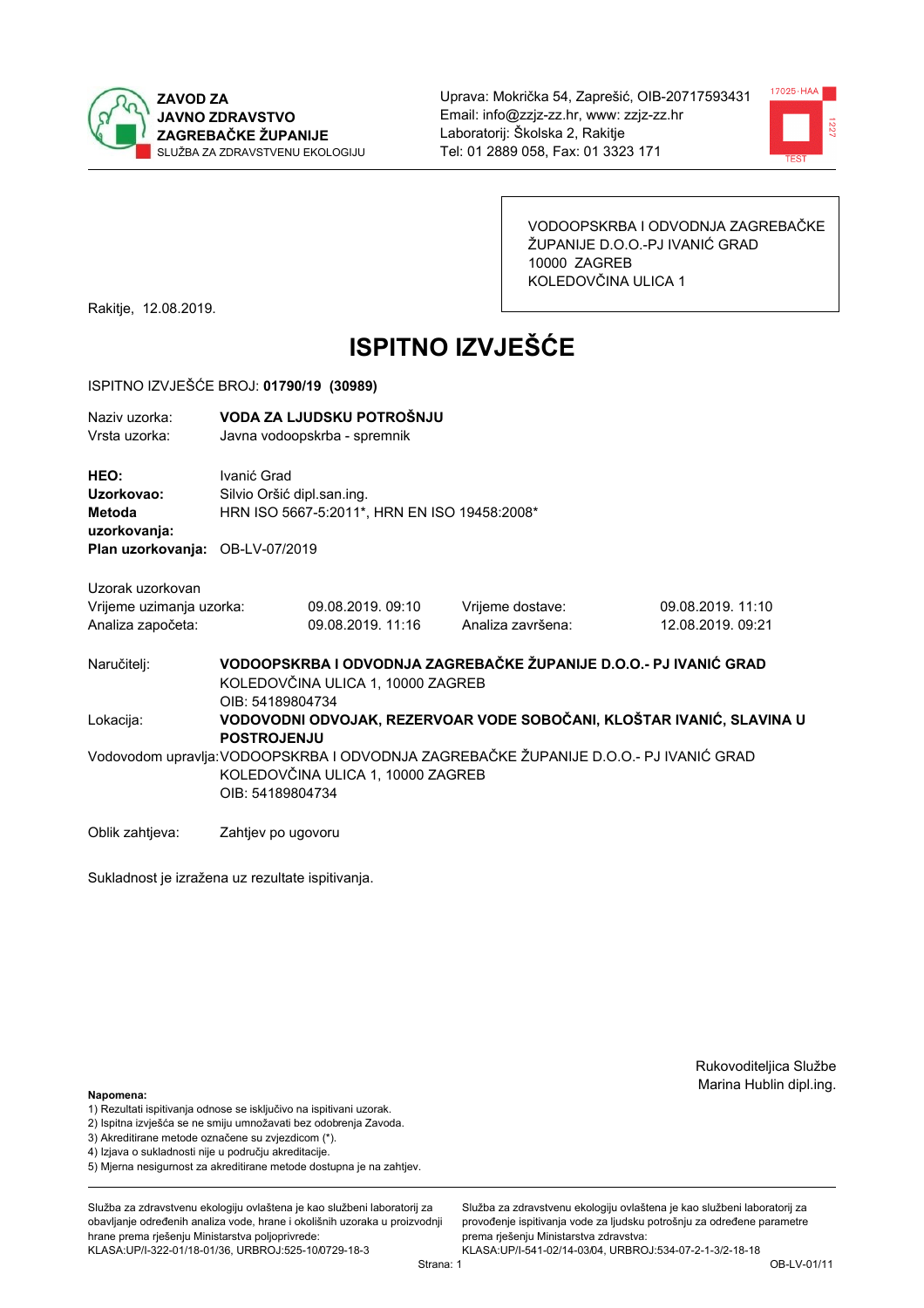## **REZULTATI ISPITIVANJA:**

Ispitno izviešće rezultat je elektroničke obrade podataka te je punovažeće bez žiga i potpisa

| Pokazatelj                | <b>Metoda</b>                           | <b>MJ</b>               | <b>Rezultatt</b> | MDK**         | <b>Sukladno</b> |
|---------------------------|-----------------------------------------|-------------------------|------------------|---------------|-----------------|
| Temperatura               | Standard Methods 21st Ed.<br>2005.2550B | $^{\circ}$ C            | 16,5             | 25            | DA              |
| Slobodni rezidualni klor  | HRN EN ISO 7393-2:2018                  | $mg/L$ Cl <sub>2</sub>  | 0,11             | 0,5           | DA              |
| Boja                      | HRN EN ISO 7887:2012                    | mg/L Pt/Co skale        | < 5              | 20            | DA              |
| Mutnoća                   | HRN EN ISO 7027-1:2016*                 | NTU jedinica            | 0,10             | 4             | DA              |
| <b>Miris</b>              | HRN EN 1622:2008                        |                         | bez              | bez           | DA              |
| Okus                      | HRN EN 1622:2008                        |                         | bez              | bez           | DA              |
| pH                        | HRN EN ISO 10523:2012*                  | pH jedinica             | 7,4              | $6, 5 - 9, 5$ | DA              |
| Temp.pri određivanju pH   |                                         | $^{\circ}$ C            | 13,5             |               |                 |
| Elektrovodljivost         | HRN EN 27888:2008*                      | µScm-1 pri 20°C         | 434              | 2.500         | DA              |
| Utrošak KMnO <sub>4</sub> | HRN EN ISO 8467:2001                    | mg/L O <sub>2</sub>     | 0,9              | 5             | DA              |
| Kloridi                   | HRN EN ISO 10304-1:2009*                | mg/L CI                 | 12               | 250           | DA              |
| Nitriti                   | HRN EN ISO 10304-1:2009*                | mg/L $(NO2)$            | < 0.050          | 0,5           | DA              |
| Nitrati                   | HRN EN ISO 10304-1:2009*                | mg/L (NO <sub>3</sub> ) | 5,6              | 50            | DA              |
| Amonij                    | HRN ISO 7150-1:1998*                    | mg/L (NH                | < 0.05           | 0,5           | DA              |

trezultat izražen kao manje od (<) odnosi se na granicu kvantifikacije

\*\*maksimalno dozvoljena koncentracija

#### Izjava o sukladnosti

Prema ispitanim parametrima uzorak vode JE SUKLADAN zahtievima članka 5. Zakona o vodi za ljudsku potrošnju (NN 56/2013, 64/2015, 104/2017, 115/2018) i priloga I Pravilnika o parametrima sukladnosti, metodama analize, monitoringu i planovima sigurnosti vode za ljudsku potrošnju te načinu vođenja registra pravnih osoba koje obavljaju djelatnost javne vodoopskrbe (NN 125/2017).

> Voditeljica Odsjeka Nikolina Ciban dipl.ing.

## Odsjek za mikrobiološka ispitivanja voda

### **REZULTATI ISPITIVANJA:**

Ispitno izvješće rezultat je elektroničke obrade podataka te je punovažeće bez žiga i potpisa

| Pokazatelj             | <b>Metoda</b>           | <b>MJ</b>   | <b>Rezultat</b> | <b>MDK**</b> | <b>Sukladno</b> |
|------------------------|-------------------------|-------------|-----------------|--------------|-----------------|
| Ukupni kolifomi        | HRN EN ISO 9308-1:2014* | broj/100 mL |                 | 0            | DA              |
| Escherichia coli       | HRN EN ISO 9308-1:2014* | broj/100 mL | < 1             | 0            | DA              |
| Enterokoki             | HRN EN ISO 7899-2:2000* | broj/100 mL | < '             | 0            | DA              |
| Pseudomonas aeruginosa | HRN EN ISO 16266:2008*  | broj/100 mL | < 1             | 0            | DA              |
| Aerobne bakt -36 C/48h | HRN EN ISO 6222:2000*   | broj/1 mL   | < '             | 100          | DA              |
| Aerobne bakt -22°C/72h | HRN EN ISO 6222:2000*   | broj/1 mL   | < 1             | 100          | DA              |

\*\*maksimalno dozvoljena koncentracija

#### Izjava o sukladnosti

Prema ispitanim parametrima uzorak vode JE SUKLADAN zahtjevima članka 5. Zakona o vodi za ljudsku potrošnju (NN 56/2013, 64/2015, 104/2017, 115/2018) i priloga I Pravilnika o parametrima sukladnosti, metodama analize, monitoringu i planovima sigurnosti vode za ljudsku potrošnju te načinu vođenja registra pravnih osoba koje obavljaju djelatnost javne vodoopskrbe (NN 125/2017).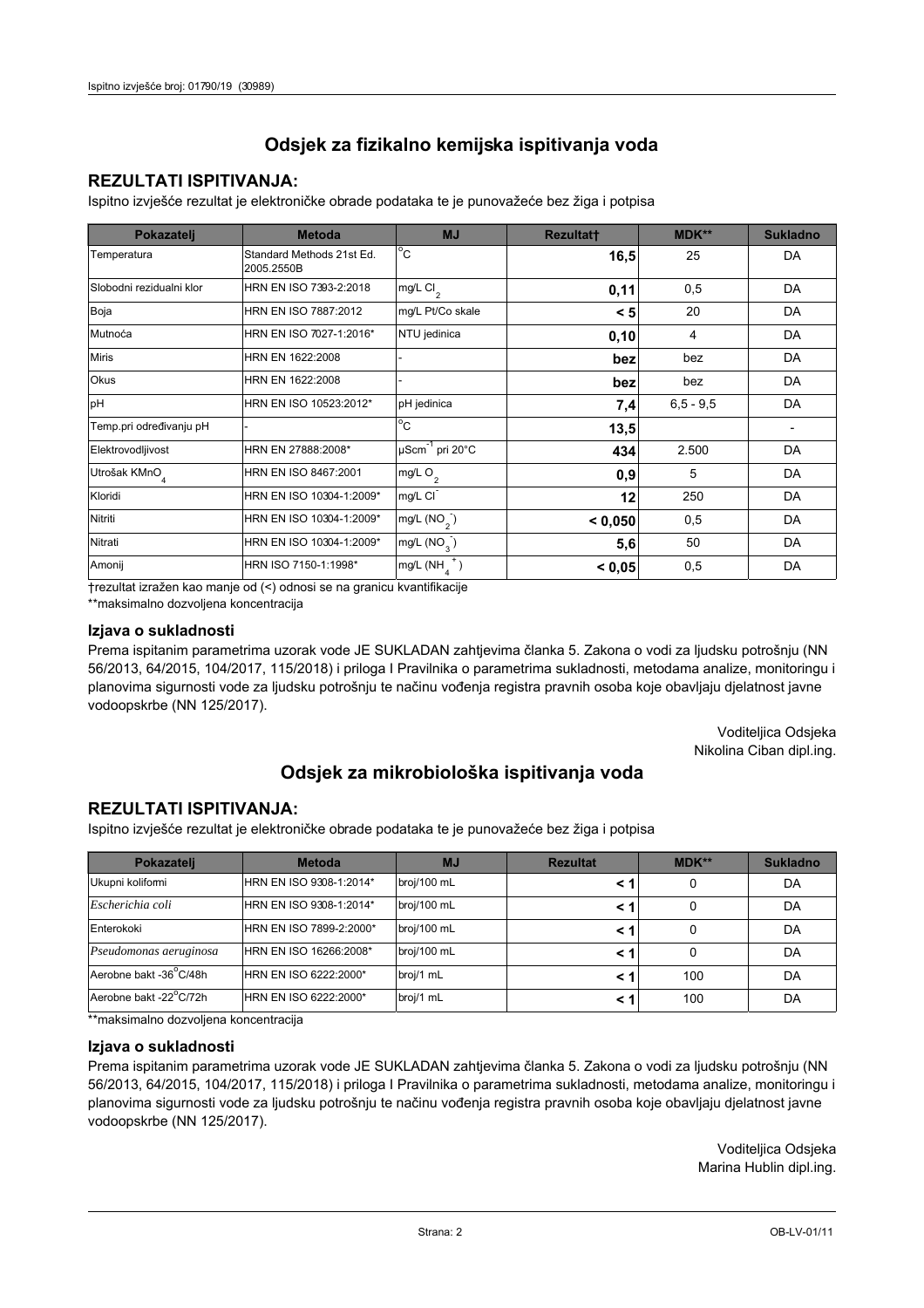



VODOOPSKRBA I ODVODNJA ZAGREBAČKE ŽUPANIJE D.O.O.-PJ IVANIĆ GRAD 10000 ZAGREB KOLEDOVČINA ULICA 1

Rakitje, 12.08.2019.

# **ISPITNO IZVJEŠĆE**

#### ISPITNO IZVJEŠĆE BROJ: 01789/19 (30988)

| Naziv uzorka:<br>Vrsta uzorka:                                                  |                                                                                                                                                                                                                   | VODA ZA LJUDSKU POTROŠNJU<br>Javna vodoopskrba - razvodni sustav           |                                                                   |                                        |  |
|---------------------------------------------------------------------------------|-------------------------------------------------------------------------------------------------------------------------------------------------------------------------------------------------------------------|----------------------------------------------------------------------------|-------------------------------------------------------------------|----------------------------------------|--|
| HEO:<br>Uzorkovao:<br>Metoda<br>uzorkovanja:<br>Plan uzorkovanja: OB-LV-07/2019 | Ivanić Grad                                                                                                                                                                                                       | Silvio Oršić dipl.san.ing.<br>HRN ISO 5667-5:2011*, HRN EN ISO 19458:2008* |                                                                   |                                        |  |
| Uzorak uzorkovan<br>Vrijeme uzimanja uzorka:<br>Analiza započeta:               |                                                                                                                                                                                                                   | 09.08.2019, 08:50<br>09.08.2019. 11:14                                     | Vrijeme dostave:<br>Analiza završena:                             | 09.08.2019. 11:10<br>12.08.2019. 09:20 |  |
| Naručitelj:                                                                     | OIB: 54189804734                                                                                                                                                                                                  | KOLEDOVČINA ULICA 1, 10000 ZAGREB                                          | VODOOPSKRBA I ODVODNJA ZAGREBAČKE ŽUPANIJE D.O.O.- PJ IVANIĆ GRAD |                                        |  |
| Lokacija:                                                                       | DV PROLJEĆE, NAFTAPLINSKA BB, KLOŠTAR IVANIĆ, SLAVINA U KUHINJI<br>Vodovodom upravlja: VODOOPSKRBA I ODVODNJA ZAGREBAČKE ŽUPANIJE D.O.O.- PJ IVANIĆ GRAD<br>KOLEDOVČINA ULICA 1, 10000 ZAGREB<br>OIB: 54189804734 |                                                                            |                                                                   |                                        |  |
| Oblik zahtjeva:                                                                 | Zahtjev po ugovoru                                                                                                                                                                                                |                                                                            |                                                                   |                                        |  |

Sukladnost je izražena uz rezultate ispitivanja.

Rukovoditeljica Službe Marina Hublin dipl.ing.

#### Napomena:

- 1) Rezultati ispitivanja odnose se isključivo na ispitivani uzorak.
- 2) Ispitna izvješća se ne smiju umnožavati bez odobrenja Zavoda.
- 3) Akreditirane metode označene su zvjezdicom (\*).
- 4) Iziava o sukladnosti nije u području akreditacije.
- 5) Mjerna nesigurnost za akreditirane metode dostupna je na zahtjev.

Služba za zdravstvenu ekologiju ovlaštena je kao službeni laboratorij za obavlianie određenih analiza vode, hrane i okolišnih uzoraka u proizvodniji hrane prema rješenju Ministarstva poljoprivrede: KLASA:UP/I-322-01/18-01/36, URBROJ:525-10/0729-18-3

Služba za zdravstvenu ekologiju ovlaštena je kao službeni laboratorij za provođenie ispitivania vode za liudsku potrošniu za određene parametre prema rješenju Ministarstva zdravstva:

KLASA:UP/I-541-02/14-03/04, URBROJ:534-07-2-1-3/2-18-18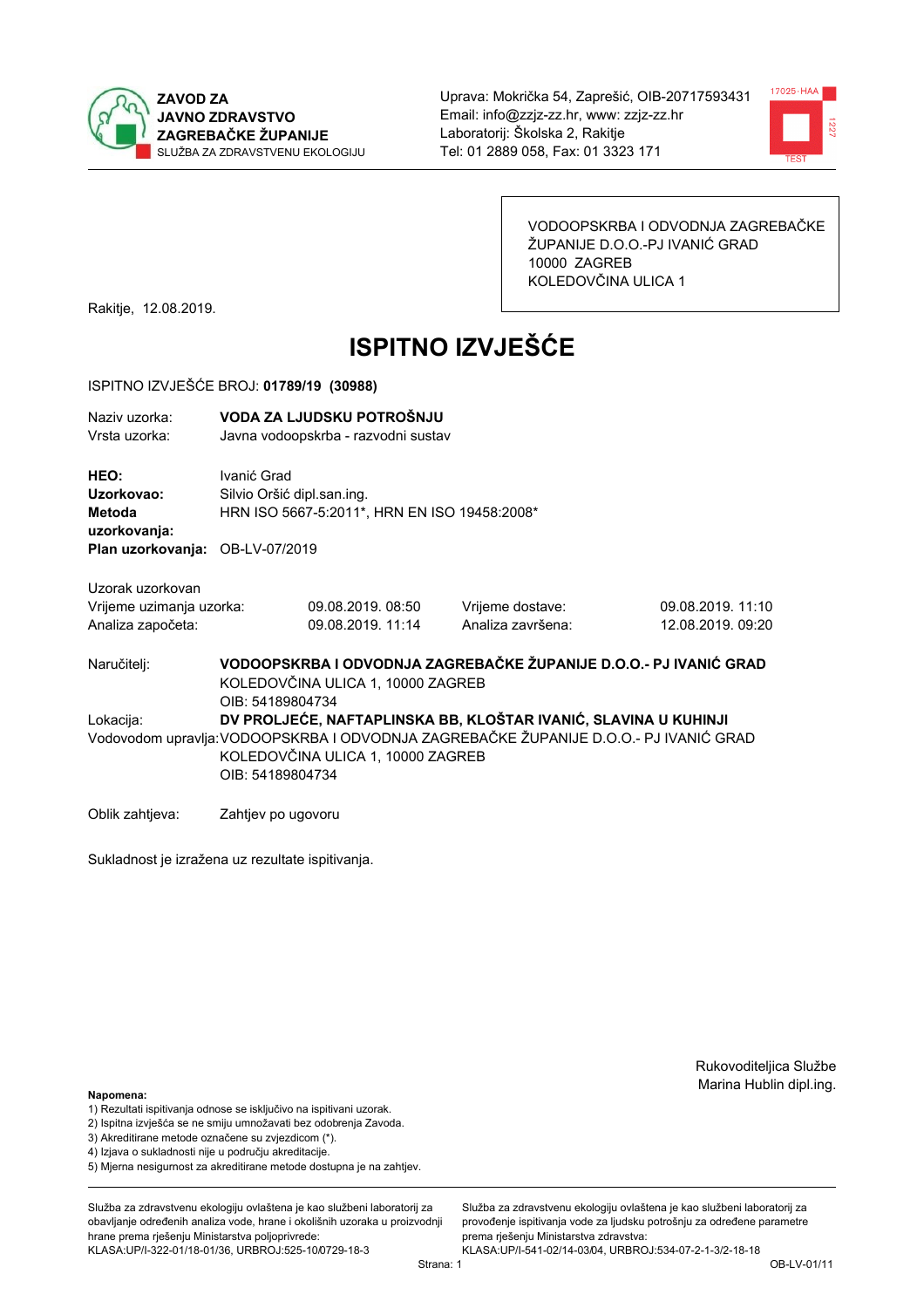## **REZULTATI ISPITIVANJA:**

Ispitno izviešće rezultat je elektroničke obrade podataka te je punovažeće bez žiga i potpisa

| Pokazatelj                | <b>Metoda</b>                           | <b>MJ</b>                   | <b>Rezultatt</b> | MDK**         | <b>Sukladno</b> |
|---------------------------|-----------------------------------------|-----------------------------|------------------|---------------|-----------------|
| Temperatura               | Standard Methods 21st Ed.<br>2005.2550B | $^{\circ}$ C                | 20,5             | 25            | DA              |
| Slobodni rezidualni klor  | HRN EN ISO 7393-2:2018                  | $mg/L$ Cl <sub>2</sub>      | 0,08             | 0,5           | DA              |
| Boja                      | HRN EN ISO 7887:2012                    | mg/L Pt/Co skale            | < 5              | 20            | DA              |
| Mutnoća                   | HRN EN ISO 7027-1:2016*                 | NTU jedinica                | 0,13             | 4             | DA              |
| <b>Miris</b>              | HRN EN 1622:2008                        |                             | bez              | bez           | DA              |
| <b>Okus</b>               | HRN EN 1622:2008                        |                             | bez              | bez           | DA              |
| pH                        | HRN EN ISO 10523:2012*                  | pH jedinica                 | 7,5              | $6, 5 - 9, 5$ | DA              |
| Temp.pri određivanju pH   |                                         | $\overline{C}$              | 12,3             |               |                 |
| Elektrovodljivost         | HRN EN 27888:2008*                      | µScm <sup>-1</sup> pri 20°C | 402              | 2.500         | DA              |
| Utrošak KMnO <sub>4</sub> | HRN EN ISO 8467:2001                    | $mg/L$ O <sub>2</sub>       | 1,2              | 5             | DA              |
| Kloridi                   | HRN EN ISO 10304-1:2009*                | mg/L CI                     | 12               | 250           | DA              |
| Nitriti                   | HRN EN ISO 10304-1:2009*                | mg/L $(NO2)$                | < 0.050          | 0,5           | DA              |
| Nitrati                   | HRN EN ISO 10304-1:2009*                | mg/L $(NO_2)$               | 5,7              | 50            | DA              |
| Amonij                    | HRN ISO 7150-1:1998*                    | mg/L (NH                    | < 0,05           | 0,5           | DA              |

trezultat izražen kao manje od (<) odnosi se na granicu kvantifikacije

\*\*maksimalno dozvoljena koncentracija

#### Izjava o sukladnosti

Prema ispitanim parametrima uzorak vode JE SUKLADAN zahtievima članka 5. Zakona o vodi za ljudsku potrošnju (NN 56/2013, 64/2015, 104/2017, 115/2018) i priloga I Pravilnika o parametrima sukladnosti, metodama analize, monitoringu i planovima sigurnosti vode za ljudsku potrošnju te načinu vođenja registra pravnih osoba koje obavljaju djelatnost javne vodoopskrbe (NN 125/2017).

> Voditeljica Odsjeka Nikolina Ciban dipl.ing.

## Odsjek za mikrobiološka ispitivanja voda

### **REZULTATI ISPITIVANJA:**

Ispitno izvješće rezultat je elektroničke obrade podataka te je punovažeće bez žiga i potpisa

| Pokazatelj             | <b>Metoda</b>           | <b>MJ</b>   | <b>Rezultat</b> | $MDK**$ | <b>Sukladno</b> |
|------------------------|-------------------------|-------------|-----------------|---------|-----------------|
| Ukupni kolifomi        | HRN EN ISO 9308-1:2014* | broj/100 mL |                 | 0       | DA              |
| Escherichia coli       | HRN EN ISO 9308-1:2014* | broj/100 mL |                 | 0       | DA              |
| Enterokoki             | HRN EN ISO 7899-2:2000* | broj/100 mL |                 | 0       | DA              |
| Pseudomonas aeruginosa | HRN EN ISO 16266:2008*  | broj/100 mL | < 1             | 0       | DA              |
| Aerobne bakt -36 C/48h | HRN EN ISO 6222:2000*   | broj/1 mL   |                 | 100     | DA              |
| Aerobne bakt -22°C/72h | HRN EN ISO 6222:2000*   | broj/1 mL   |                 | 100     | DA              |

\*\*maksimalno dozvoljena koncentracija

#### Izjava o sukladnosti

Prema ispitanim parametrima uzorak vode JE SUKLADAN zahtjevima članka 5. Zakona o vodi za ljudsku potrošnju (NN 56/2013, 64/2015, 104/2017, 115/2018) i priloga I Pravilnika o parametrima sukladnosti, metodama analize, monitoringu i planovima sigurnosti vode za ljudsku potrošnju te načinu vođenja registra pravnih osoba koje obavljaju djelatnost javne vodoopskrbe (NN 125/2017).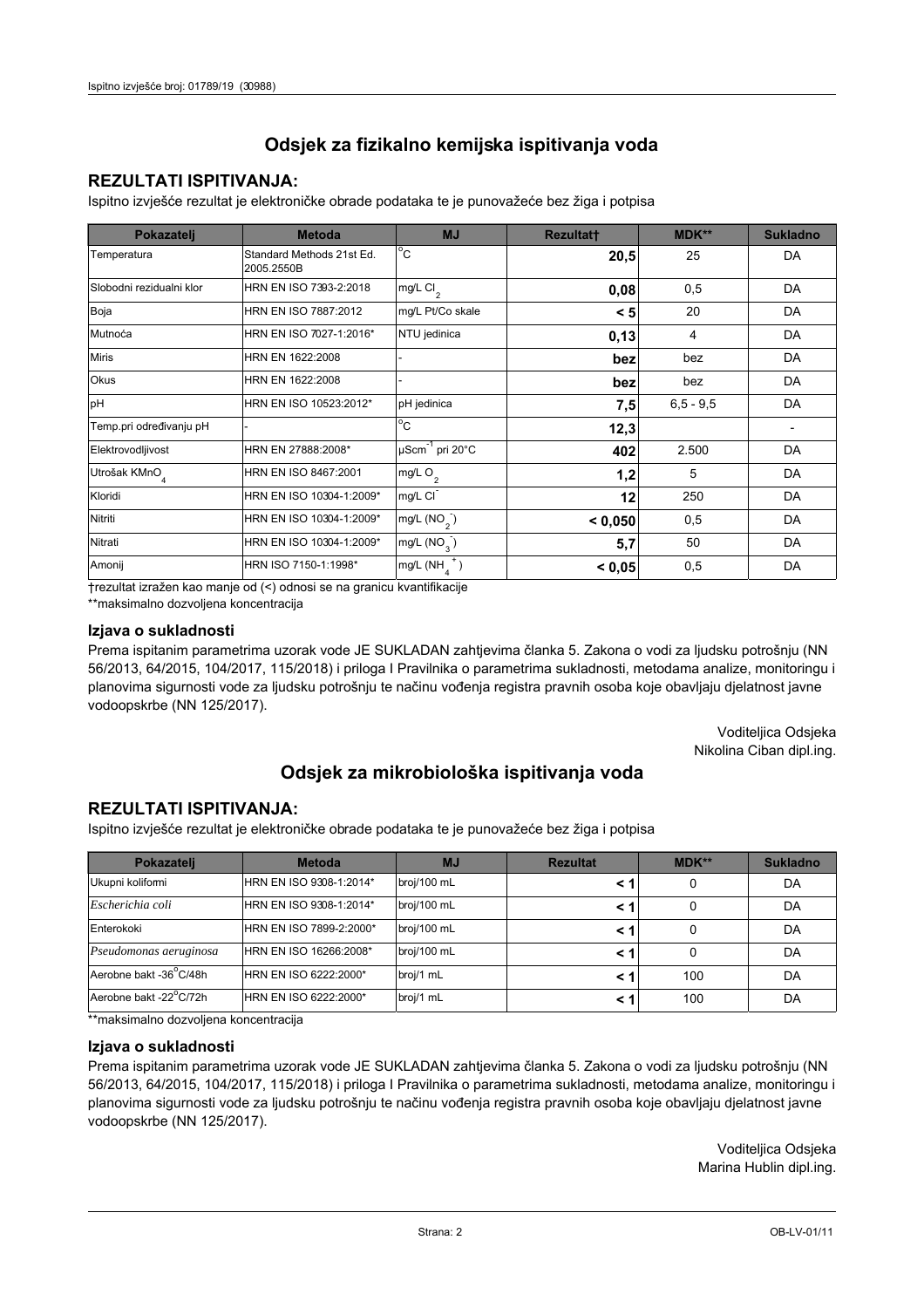



VODOOPSKRBA I ODVODNJA ZAGREBAČKE ŽUPANIJE D.O.O.-PJ IVANIĆ GRAD 10000 ZAGREB KOLEDOVČINA ULICA 1

Rakitje, 12.08.2019.

# **ISPITNO IZVJEŠĆE**

#### ISPITNO IZVJEŠĆE BROJ: 01788/19 (30987)

| Naziv uzorka:<br>Vrsta uzorka:                                                        | VODA ZA LJUDSKU POTROŠNJU<br>Javna vodoopskrba - razvodni sustav                                                           |                   |                   |                                                                            |  |  |
|---------------------------------------------------------------------------------------|----------------------------------------------------------------------------------------------------------------------------|-------------------|-------------------|----------------------------------------------------------------------------|--|--|
| HEO:<br>Uzorkovao:<br>Metoda<br>uzorkovanja:<br>Plan uzorkovanja: OB-LV-07/2019       | Ivanić Grad<br>Silvio Oršić dipl.san.ing.<br>HRN ISO 5667-5:2011*, HRN EN ISO 19458:2008*                                  |                   |                   |                                                                            |  |  |
| Uzorak uzorkovan                                                                      |                                                                                                                            |                   |                   |                                                                            |  |  |
| Vrijeme uzimanja uzorka:                                                              |                                                                                                                            | 09.08.2019.08:30  | Vrijeme dostave:  | 09.08.2019. 11:10                                                          |  |  |
| Analiza započeta:                                                                     |                                                                                                                            | 09.08.2019. 11:13 | Analiza završena: | 12.08.2019. 09:20                                                          |  |  |
| Naručitelj:                                                                           | VODOOPSKRBA I ODVODNJA ZAGREBAČKE ŽUPANIJE D.O.O.- PJ IVANIĆ GRAD<br>KOLEDOVČINA ULICA 1, 10000 ZAGREB<br>OIB: 54189804734 |                   |                   |                                                                            |  |  |
| Lokacija:                                                                             |                                                                                                                            |                   |                   | DV IVANIĆ GRAD, PV LIVADA, MILKE TRNINE BB, IVANIĆ GRAD, SLAVINA U KUHINJI |  |  |
| Vodovodom upravlja: VODOOPSKRBA I ODVODNJA ZAGREBAČKE ŽUPANIJE D.O.O.- PJ IVANIĆ GRAD |                                                                                                                            |                   |                   |                                                                            |  |  |
|                                                                                       | KOLEDOVČINA ULICA 1, 10000 ZAGREB                                                                                          |                   |                   |                                                                            |  |  |
|                                                                                       | OIB: 54189804734                                                                                                           |                   |                   |                                                                            |  |  |
| Oblik zahtjeva:                                                                       | Zahtjev po ugovoru                                                                                                         |                   |                   |                                                                            |  |  |

Sukladnost je izražena uz rezultate ispitivanja.

Rukovoditeljica Službe Marina Hublin dipl.ing.

#### Napomena:

- 1) Rezultati ispitivanja odnose se isključivo na ispitivani uzorak.
- 2) Ispitna izvješća se ne smiju umnožavati bez odobrenja Zavoda.
- 3) Akreditirane metode označene su zvjezdicom (\*).
- 4) Iziava o sukladnosti nije u područiu akreditacije.
- 5) Mjerna nesigurnost za akreditirane metode dostupna je na zahtjev.

Služba za zdravstvenu ekologiju ovlaštena je kao službeni laboratorij za obavlianie određenih analiza vode, hrane i okolišnih uzoraka u proizvodniji hrane prema rješenju Ministarstva poljoprivrede: KLASA:UP/I-322-01/18-01/36, URBROJ:525-10/0729-18-3

Služba za zdravstvenu ekologiju ovlaštena je kao službeni laboratorij za provođenie ispitivania vode za liudsku potrošniu za određene parametre prema rješenju Ministarstva zdravstva:

KLASA:UP/I-541-02/14-03/04, URBROJ:534-07-2-1-3/2-18-18 Strana: 1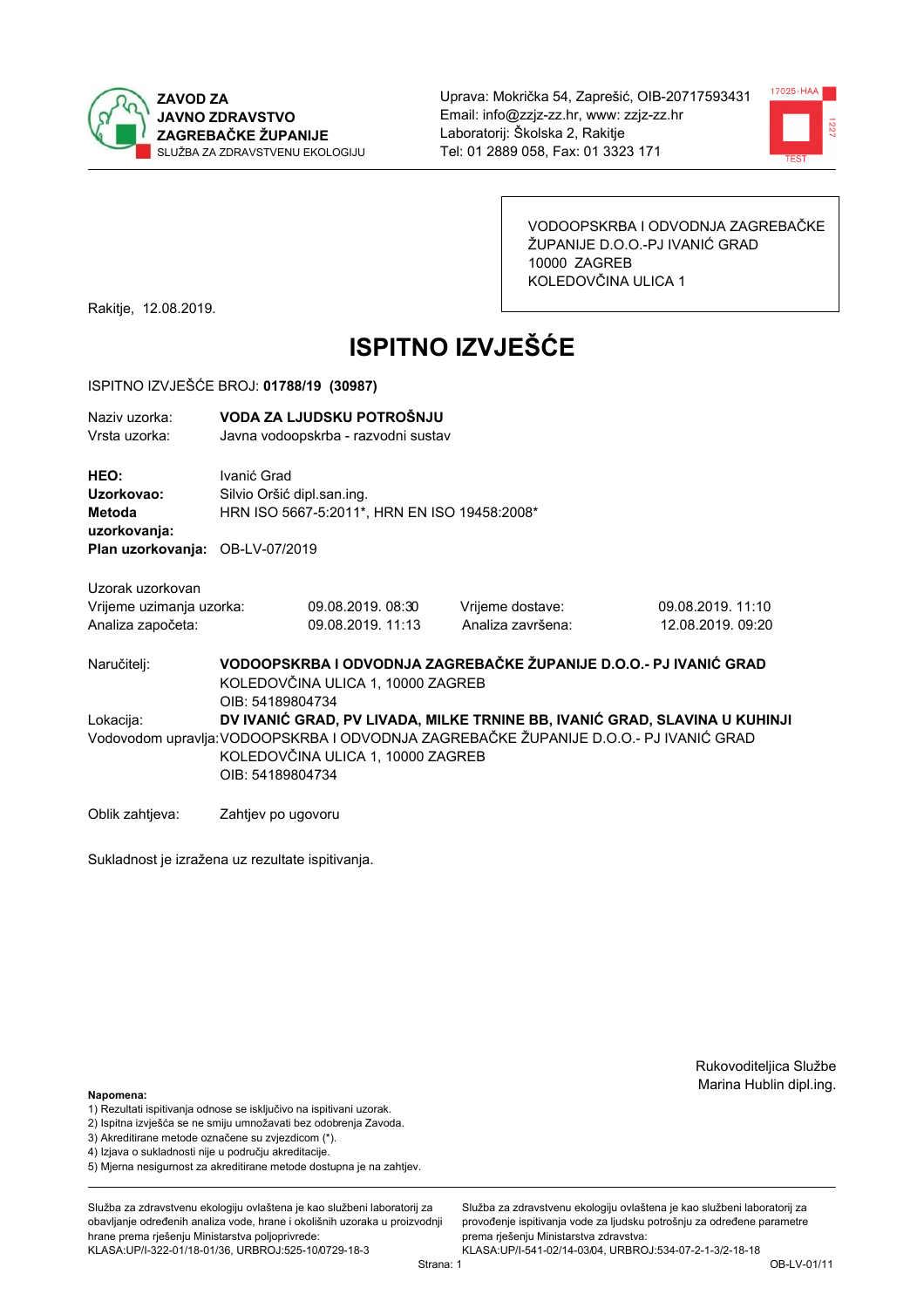## **REZULTATI ISPITIVANJA:**

Ispitno izviešće rezultat je elektroničke obrade podataka te je punovažeće bez žiga i potpisa

| Pokazatelj                | <b>Metoda</b>                           | <b>MJ</b>               | <b>Rezultatt</b> | MDK**         | <b>Sukladno</b> |
|---------------------------|-----------------------------------------|-------------------------|------------------|---------------|-----------------|
| Temperatura               | Standard Methods 21st Ed.<br>2005.2550B | $^{\circ}$ C            | 24,3             | 25            | DA              |
| Slobodni rezidualni klor  | HRN EN ISO 7393-2:2018                  | $mg/L$ Cl <sub>2</sub>  | 0,07             | 0,5           | DA              |
| Boja                      | HRN EN ISO 7887:2012                    | mg/L Pt/Co skale        | < 5              | 20            | DA              |
| Mutnoća                   | HRN EN ISO 7027-1:2016*                 | NTU jedinica            | 0,17             | 4             | DA              |
| <b>Miris</b>              | HRN EN 1622:2008                        |                         | bez              | bez           | DA              |
| Okus                      | HRN EN 1622:2008                        |                         | bez              | bez           | DA              |
| pH                        | HRN EN ISO 10523:2012*                  | pH jedinica             | 7,5              | $6, 5 - 9, 5$ | DA              |
| Temp.pri određivanju pH   |                                         | $^{\circ}$ C            | 13,3             |               |                 |
| Elektrovodljivost         | HRN EN 27888:2008*                      | µScm-1 pri 20°C         | 403              | 2.500         | DA              |
| Utrošak KMnO <sub>4</sub> | HRN EN ISO 8467:2001                    | mg/L O <sub>2</sub>     | 1,3              | 5             | DA              |
| Kloridi                   | HRN EN ISO 10304-1:2009*                | mg/L CI                 | 13               | 250           | DA              |
| Nitriti                   | HRN EN ISO 10304-1:2009*                | mg/L $(NO2)$            | < 0.050          | 0,5           | DA              |
| Nitrati                   | HRN EN ISO 10304-1:2009*                | mg/L (NO <sub>3</sub> ) | 5,8              | 50            | DA              |
| Amonij                    | HRN ISO 7150-1:1998*                    | mg/L (NH                | < 0.05           | 0,5           | DA              |

trezultat izražen kao manje od (<) odnosi se na granicu kvantifikacije

\*\*maksimalno dozvoljena koncentracija

#### Izjava o sukladnosti

Prema ispitanim parametrima uzorak vode JE SUKLADAN zahtievima članka 5. Zakona o vodi za ljudsku potrošnju (NN 56/2013, 64/2015, 104/2017, 115/2018) i priloga I Pravilnika o parametrima sukladnosti, metodama analize, monitoringu i planovima sigurnosti vode za ljudsku potrošnju te načinu vođenja registra pravnih osoba koje obavljaju djelatnost javne vodoopskrbe (NN 125/2017).

> Voditeljica Odsjeka Nikolina Ciban dipl.ing.

## Odsjek za mikrobiološka ispitivanja voda

### **REZULTATI ISPITIVANJA:**

Ispitno izvješće rezultat je elektroničke obrade podataka te je punovažeće bez žiga i potpisa

| Pokazatelj             | <b>Metoda</b>           | <b>MJ</b>   | <b>Rezultat</b> | <b>MDK**</b> | <b>Sukladno</b> |
|------------------------|-------------------------|-------------|-----------------|--------------|-----------------|
| Ukupni kolifomi        | HRN EN ISO 9308-1:2014* | broj/100 mL |                 | 0            | DA              |
| Escherichia coli       | HRN EN ISO 9308-1:2014* | broj/100 mL | < 1             | 0            | DA              |
| Enterokoki             | HRN EN ISO 7899-2:2000* | broj/100 mL | < '             | 0            | DA              |
| Pseudomonas aeruginosa | HRN EN ISO 16266:2008*  | broj/100 mL | < 1             | 0            | DA              |
| Aerobne bakt -36 C/48h | HRN EN ISO 6222:2000*   | broj/1 mL   | < '             | 100          | DA              |
| Aerobne bakt -22°C/72h | HRN EN ISO 6222:2000*   | broj/1 mL   | < 1             | 100          | DA              |

\*\*maksimalno dozvoljena koncentracija

#### Izjava o sukladnosti

Prema ispitanim parametrima uzorak vode JE SUKLADAN zahtjevima članka 5. Zakona o vodi za ljudsku potrošnju (NN 56/2013, 64/2015, 104/2017, 115/2018) i priloga I Pravilnika o parametrima sukladnosti, metodama analize, monitoringu i planovima sigurnosti vode za ljudsku potrošnju te načinu vođenja registra pravnih osoba koje obavljaju djelatnost javne vodoopskrbe (NN 125/2017).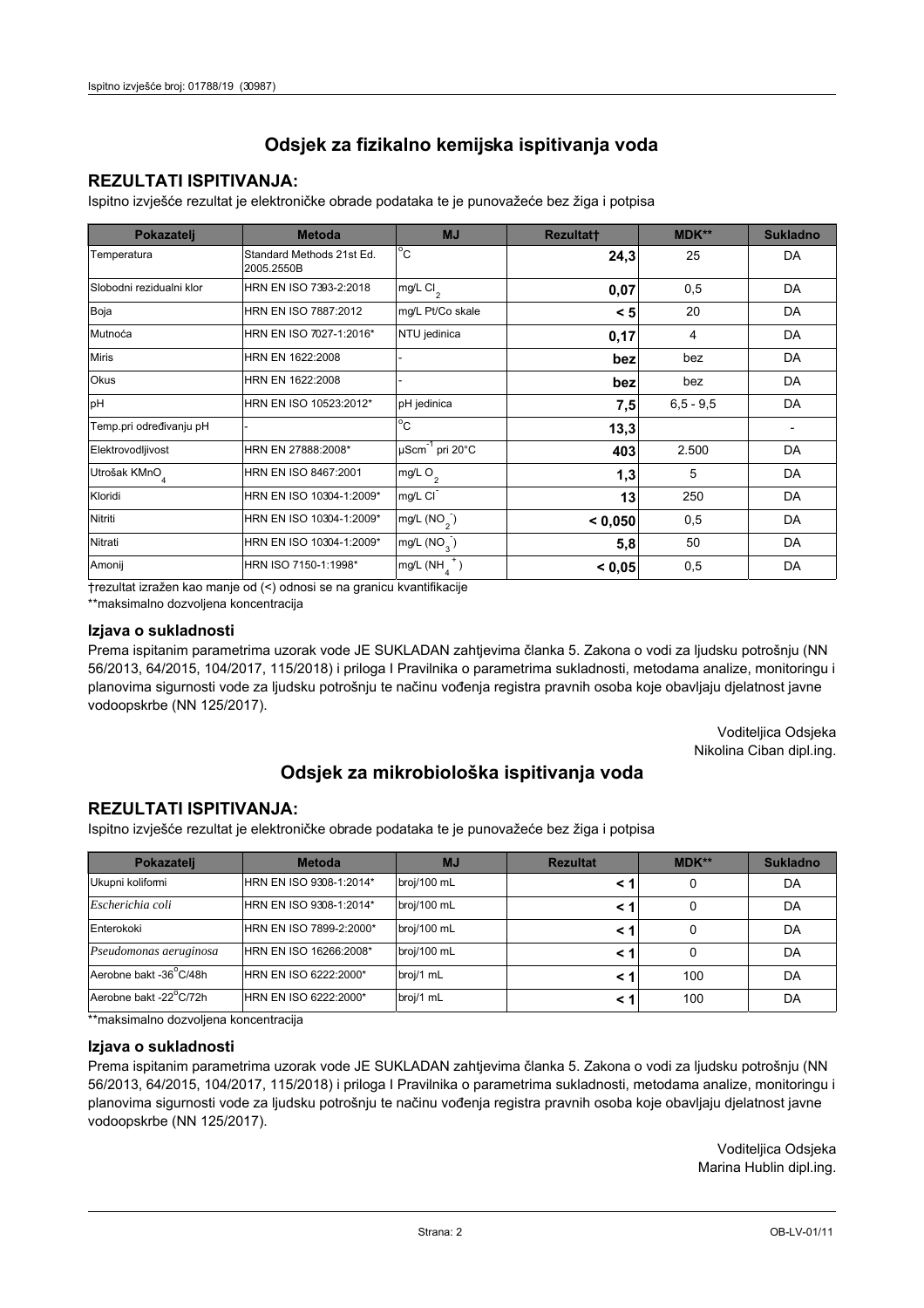



VODOOPSKRBA I ODVODNJA ZAGREBAČKE ŽUPANIJE D.O.O.-PJ IVANIĆ GRAD 10000 ZAGREB KOLEDOVČINA ULICA 1

Rakitje, 12.08.2019.

# **ISPITNO IZVJEŠĆE**

#### ISPITNO IZVJEŠĆE BROJ: 01787/19 (30986)

| Naziv uzorka:<br>Vrsta uzorka:                                                                                                                                                                                              | VODA ZA LJUDSKU POTROŠNJU<br>Javna vodoopskrba - razvodni sustav                                                           |                                        |                                       |                                      |  |
|-----------------------------------------------------------------------------------------------------------------------------------------------------------------------------------------------------------------------------|----------------------------------------------------------------------------------------------------------------------------|----------------------------------------|---------------------------------------|--------------------------------------|--|
| HEO:<br>Uzorkovao:<br>Metoda<br>uzorkovanja:<br>Plan uzorkovanja: OB-LV-07/2019                                                                                                                                             | Ivanić Grad<br>Silvio Oršić dipl.san.ing.<br>HRN ISO 5667-5:2011*, HRN EN ISO 19458:2008*                                  |                                        |                                       |                                      |  |
| Uzorak uzorkovan<br>Vrijeme uzimanja uzorka:<br>Analiza započeta:                                                                                                                                                           |                                                                                                                            | 09.08.2019. 08:15<br>09.08.2019. 11:11 | Vrijeme dostave:<br>Analiza završena: | 09.08.2019.11:10<br>12.08.2019.09:19 |  |
| Naručitelj:                                                                                                                                                                                                                 | VODOOPSKRBA I ODVODNJA ZAGREBAČKE ŽUPANIJE D.O.O.- PJ IVANIĆ GRAD<br>KOLEDOVČINA ULICA 1, 10000 ZAGREB<br>OIB: 54189804734 |                                        |                                       |                                      |  |
| CAFFE BAR BREGI, SAVSKA 68, POSAVSKI BREGI, SLAVINA NA ŠANKU<br>Lokacija:<br>Vodovodom upravlja: VODOOPSKRBA I ODVODNJA ZAGREBAČKE ŽUPANIJE D.O.O.- PJ IVANIĆ GRAD<br>KOLEDOVČINA ULICA 1, 10000 ZAGREB<br>OIB: 54189804734 |                                                                                                                            |                                        |                                       |                                      |  |
| Oblik zahtjeva:                                                                                                                                                                                                             | Zahtjev po ugovoru                                                                                                         |                                        |                                       |                                      |  |

Sukladnost je izražena uz rezultate ispitivanja.

Rukovoditeljica Službe Marina Hublin dipl.ing.

Služba za zdravstvenu ekologiju ovlaštena je kao službeni laboratorij za

provođenie ispitivania vode za liudsku potrošniu za određene parametre

prema rješenju Ministarstva zdravstva:

#### Napomena:

- 1) Rezultati ispitivanja odnose se isključivo na ispitivani uzorak.
- 2) Ispitna izvješća se ne smiju umnožavati bez odobrenja Zavoda.
- 3) Akreditirane metode označene su zvjezdicom (\*).
- 4) Iziava o sukladnosti nije u područiu akreditacije.
- 5) Mjerna nesigurnost za akreditirane metode dostupna je na zahtjev.

Služba za zdravstvenu ekologiju ovlaštena je kao službeni laboratorij za obavljanje određenih analiza vode, hrane i okolišnih uzoraka u proizvodniji hrane prema rješenju Ministarstva poljoprivrede: KLASA:UP/I-322-01/18-01/36, URBROJ:525-10/0729-18-3

KLASA:UP/I-541-02/14-03/04, URBROJ:534-07-2-1-3/2-18-18 Strana: 1

OB-LV-01/11